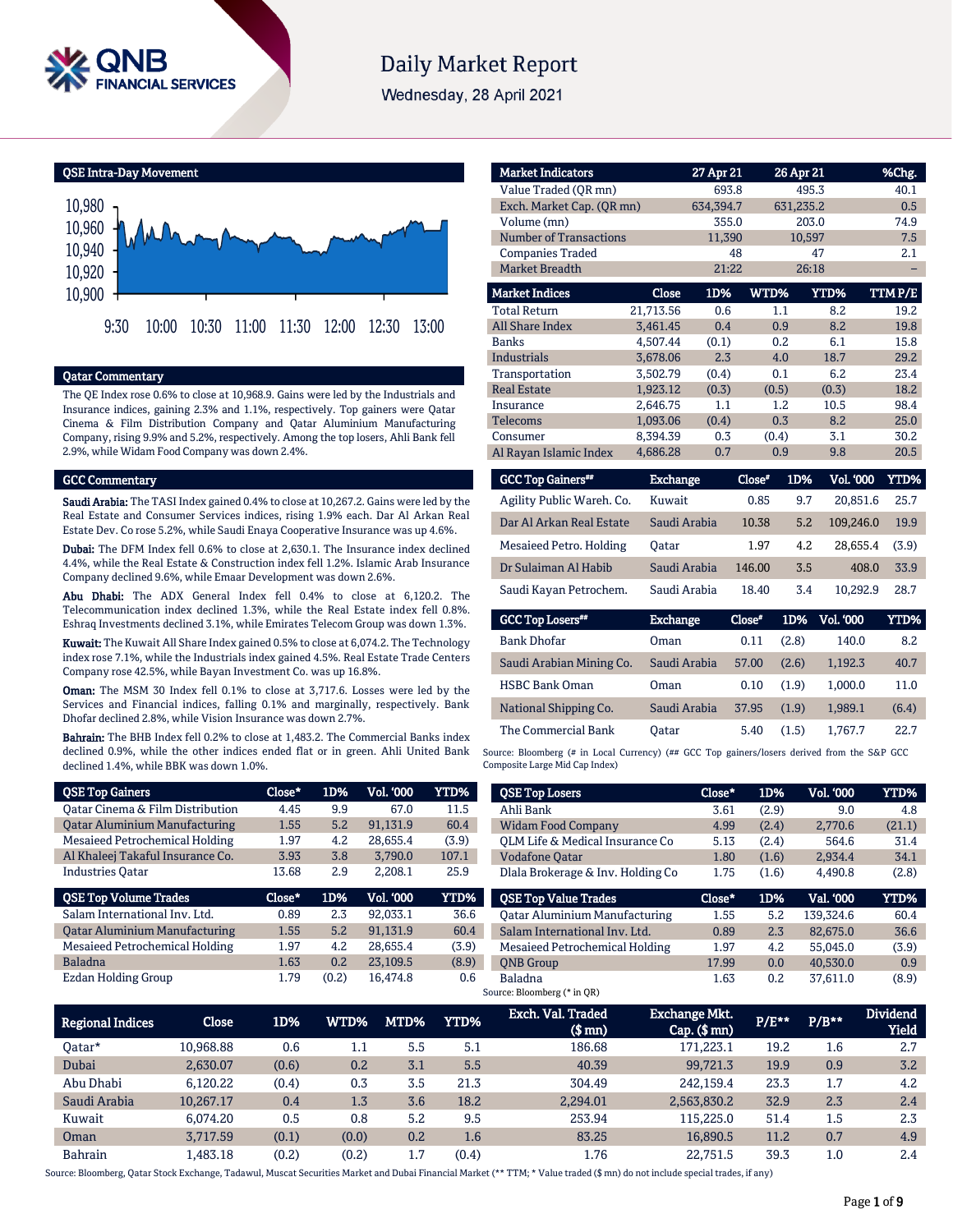#### Qatar Market Commentary

- The QE Index rose 0.6% to close at 10,968.9. The Industrials and Insurance indices led the gains. The index rose on the back of buying support from GCC and Foreign shareholders despite selling pressure from Qatari and Arab shareholders.
- Qatar Cinema & Film Distribution Company and Qatar Aluminium Manufacturing Company were the top gainers, rising 9.9% and 5.2%, respectively. Among the top losers, Ahli Bank fell 2.9%, while Widam Food Company was down 2.4%.
- Volume of shares traded on Tuesday rose by 74.9% to 355.0mn from 203.0mn on Monday. Further, as compared to the 30-day moving average of 297.1mn, volume for the day was 19.5% higher. Salam International Investment Limited and Qatar Aluminium Manufacturing Company were the most active stocks, contributing 25.9% and 25.7% to the total volume, respectively.

| <b>Overall Activity</b>        | Buy %*   | Sell %* | Net (QR)       |
|--------------------------------|----------|---------|----------------|
| Oatari Individuals             | 52.72%   | 48.86%  | 26,768,576.9   |
| <b>Oatari Institutions</b>     | 17.75%   | 25.54%  | (54,087,499.8) |
| Oatari                         | 70.46%   | 74.40%  | (27,318,922.9) |
| <b>GCC</b> Individuals         | 0.98%    | 0.64%   | 2,345,904.4    |
| <b>GCC</b> Institutions        | 1.73%    | 1.03%   | 4,839,888.8    |
| GCC                            | 2.71%    | 1.68%   | 7,185,793.2    |
| Arab Individuals               | 12.29%   | 12.86%  | (3,949,856.7)  |
| <b>Arab Institutions</b>       | $0.00\%$ |         | 25,983.0       |
| Arab                           | 12.29%   | 12.86%  | (3,923,873.7)  |
| <b>Foreigners Individuals</b>  | 3.76%    | 4.04%   | (1,899,652.9)  |
| <b>Foreigners Institutions</b> | 10.77%   | 7.03%   | 25,956,656.3   |
| <b>Foreigners</b>              | 14.53%   | 11.07%  | 24,057,003.4   |

Source: Qatar Stock Exchange (\*as a % of traded value)

# Earnings Calendar

| <b>Tickers</b> | <b>Company Name</b>                           | Date of reporting 1Q2021 results | No. of days remaining | <b>Status</b> |
|----------------|-----------------------------------------------|----------------------------------|-----------------------|---------------|
| QEWS           | Qatar Electricity & Water Company             | 28-Apr-21                        | 0                     | Due           |
| <b>MRDS</b>    | Mazaya Qatar Real Estate Development          | 28-Apr-21                        | $\mathbf{0}$          | Due           |
| <b>AHCS</b>    | Aamal Company                                 | 28-Apr-21                        | 0                     | Due           |
| <b>MERS</b>    | Al Meera Consumer Goods Company               | 28-Apr-21                        | $\mathbf{0}$          | Due           |
| <b>OAMC</b>    | <b>Qatar Aluminum Manufacturing Company</b>   | 28-Apr-21                        | $\mathbf{0}$          | Due           |
| <b>QCFS</b>    | Qatar Cinema & Film Distribution Company      | 28-Apr-21                        | $\mathbf{0}$          | Due           |
| <b>ORDS</b>    | Ooredoo                                       | 28-Apr-21                        | $\mathbf{0}$          | Due           |
| <b>MCCS</b>    | <b>Mannai Corporation</b>                     | 28-Apr-21                        | $\mathbf{0}$          | Due           |
| <b>OIMD</b>    | <b>Qatar Industrial Manufacturing Company</b> | 28-Apr-21                        | $\mathbf 0$           | Due           |
| <b>AKHI</b>    | Al Khaleej Takaful Insurance Company          | 28-Apr-21                        | $\mathbf{0}$          | Due           |
| <b>DOHI</b>    | Doha Insurance Group                          | 28-Apr-21                        | $\mathbf 0$           | Due           |
| QISI           | Qatar Islamic Insurance Group                 | 28-Apr-21                        | $\mathbf{0}$          | Due           |
| <b>DHBK</b>    | Doha Bank                                     | 28-Apr-21                        | $\mathbf{0}$          | Due           |
| <b>OGRI</b>    | Qatar General Insurance & Reinsurance Company | 29-Apr-21                        | $\mathbf{1}$          | Due           |
| ZHCD           | Zad Holding Company                           | 29-Apr-21                        | $\mathbf{1}$          | Due           |
| <b>GISS</b>    | <b>Gulf International Services</b>            | 29-Apr-21                        | 1                     | Due           |
| <b>OOIS</b>    | <b>Qatar Oman Investment Company</b>          | 29-Apr-21                        |                       | Due           |
| <b>NLCS</b>    | Alijarah Holding                              | 29-Apr-21                        |                       | Due           |

Source: QSE

#### News

# Qatar

 GWCS posts 7.8% YoY increase but 16.3% QoQ decline in net profit in 1Q2021, bang in-line with our estimate – Gulf Warehousing Company's (GWCS) net profit rose 7.8% YoY (but declined 16.3% on QoQ basis) to QR54.4mn in 1Q2021, bang inline with our estimate of QR53.8mn (variation of +1.1%). The company's revenue came in at QR298.9mn in 1Q2021, which represents an increase of 0.9% YoY. However, on QoQ basis revenue fell 2.9%. EPS remained flat YoY at QR0.09 in 1Q2021. "Qatar's long-term objectives and plans haven't changed in the

Page 2 of 9 face of the pandemic; as the leading logistics provider in the State of Qatar, GWCS has succeeded in supplying the public and private sectors with lean, reliable and Class-A logistics and supply chain solutions that have kept the country running. We will continue expanding our capabilities and deliver under the most difficult circumstances," stated GWCS Chairman Sheikh Abdullah bin Fahad bin Jassim bin Jabor Al-Thani. In 1Q2021, GWCS "continued to deliver on the quality and level of service offered to its clients, maximizing the benefit of its proactive process improvement initiatives." GWCS's "commitment" to industry leadership on every level earned it the "Pride of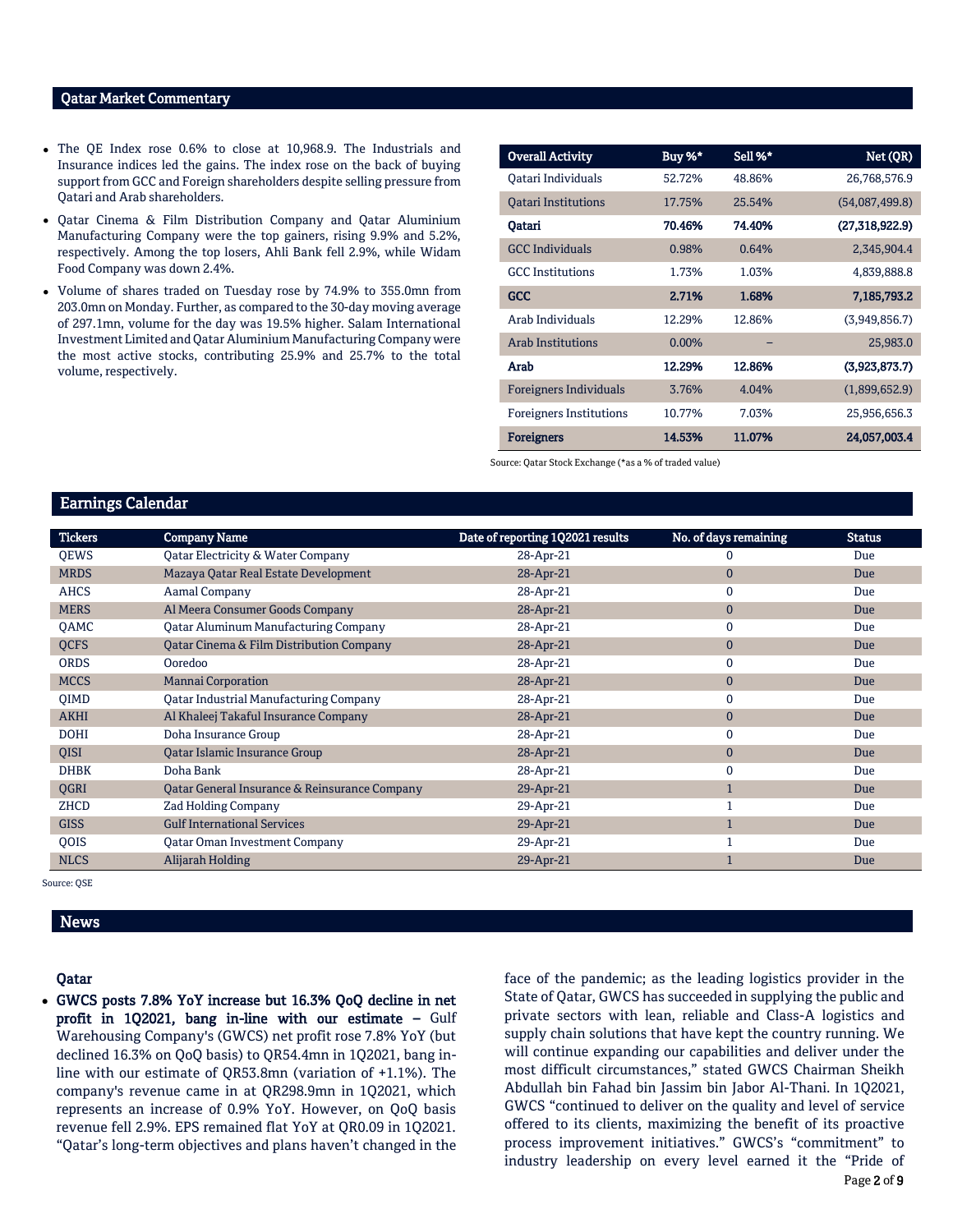Logistics" award at the Logistics Middle East Awards 2021 at the end of the first quarter. "GWCS's history of logistics excellence under any circumstance, as well as its wealth of infrastructure, experience, and staff ready to undertake any challenge. And we will continue to develop and improve ourselves in order to ensure the successful actualization of another milestone of Qatar's National Vision through the successful delivery of the FIFA World Cup Qatar 2022 logistics mandate," stated GWCS Group CEO Ranjeev Menon. GWCS, a premier, fully integrated logistics provider and a leader in supply chain solutions that caters to all industry verticals, is the first 'Regional Supporter and Official Logistics Provider' for the FIFA World Cup 2022. (QNB FS Research, QSE, Gulf-Times.com)

- QIIK's bottom line rises 5.1% YoY and 83.3% QoQ to QR280.7mn in 1Q2021, bang in-line with our estimate – Qatar International Islamic Bank's (QIIK) net profit rose 5.1% YoY (+83.3% QoQ) to QR280.7mn in 1Q2021, bang in-line with our estimate of QR273.1mn (variation of +2.8%). Total income from financing & investing activities decreased 9.9% YoY and 0.7% QoQ in 1Q2021 to QR555.4mn. The company's Total Income came in at QR610.5mn in 1Q2021, which represents a decrease of 7.0% YoY (-0.5% QoQ). The bank's total assets stood at QR62.3bn at the end of March 31, 2021, up 3.5% YoY (+1.6% QoQ). Financing Assets were QR42.0bn, registering a rise of 9.2% YoY (+3.7% QoQ) at the end of March 31, 2021. Customers' current accounts rose 9.3% YoY and 2.5% QoQ to reach QR8.2bn at the end of March 31, 2021. The earnings per share amounted to QR0.19 in 1Q2021 as compared to earnings per share of QR0.18 in 1Q2020. (QNB FS Research, QSE)
- BLDN's bottom line rises 11.0% YoY and 12.1% QoQ to QR44.0mn in 1Q2021, in-line with our estimate – Baladna's (BLDN) net profit rose to QR44.0mn in 1Q2021, in-line with our estimate of QR41.6mn, as compared to QR39.7mn (+11.0% YoY) for the period from December 2, 2019 "establishment date" to March 31, 2020 (approximately 4 months) and QR39.3mn (+12.1% QoQ) in 4Q2020. The company's sales came in at QR182.3mn in 1Q2021, which represents a decrease of 23.0% YoY (-4.3% QoQ). The EPS remained flat YoY at QR0.023 in 1Q2021. (QNB FS Research, QSE)
- QATI reports net profit of QR200.6mn in 1Q2021 vs. net loss of QR185.0mn in 1Q2020 – Qatar Insurance Company (QATI) reported net profit of QR200.6mn in 1Q2021 as compared to net loss of QR185.0mn in 1Q2020 and net profit of QR248.4mn (- 19.2% QoQ) in 4Q2020. The company's Net earned premiums came in at QR1,914.4mn in 1Q2021, which represents a decrease of 23.0% YoY. However, on QoQ basis Net earned premiums rose 25.0%. Earnings per share amounted to QR0.055 in 1Q2021 as compared to loss per share of QR0.063 in 1Q2020. Gross premium volume remained stable at QR3.2bn in the first quarter of the year. QATI posted an underwriting income of QR157mn for the first quarter, compared to an underwriting loss of QR69mn in 1Q2020, an increase of 329%. "The Group's robust performance – while the world's insurance markets are still confronted with the impact from the COVID-19 pandemic on business volume, claims and day-to-day operations – is testimony of QATI's successful execution of its strategic plan to de-risk its international operations, strengthen the more predictable frequency business and drive forward the digitization of the

Group's domestic and Mena operations" QATI said. In 1Q2021, QATI's international operations – Qatar Re, Antares, QIC Europe Limited (QEL) and the Gibraltar-based carriers, which account for approximately 76% of the Group's total GWP, achieved a premium volume of QR2.4bn. The performance of the Group's international operations profited from a hardening of rates and conditions in the international reinsurance market and a lower claims experience in the Group's UK motor business during the lock-down. The international operations were also affected by the exceptionally severe cold spell in the US. QATI once again saw a "strong" performance of its primary insurance business in its domestic and MENA operations, which continued to grow to GWP of QR772mn, an increase of 16% from QR666mn in 1Q2020. (QSE, Gulf-Times.com)

 MPHC's reports net profit of QR378.9mn in 1Q2021 vs. net profit of 57.1mn in 1Q2020 – Mesaieed Petrochemical Holding Company's (MPHC) net profit rose 564.0% YoY (+87.8% QoQ) to QR378.9mn in 1Q2021.The company's Share of profit from joint ventures came in at QR375.5mn in 1Q2021, which represents an increase of 666.0% YoY (+34.2% QoQ). EPS amounted to QR0.030 in 1Q2021 as compared to QR0.005 in 1Q2020. The Group's financial performance was impacted by the continuous uptick in macroeconomic sentiments which acted as primary catalyst for a renewed demand for commodity markets. During the first quarter, macroeconomic conditions continued the upward trend that started from 4Q2020 backed by vaccine rollout, easing of lockdowns in major economies, together with continued stimulus by major sovereigns. On the other side, supply shortages remained evident throughout the period, especially unplanned plant outages on account of unprecedented winter storm in certain parts of the US which persisted for almost two months and created an overall supply shortage for petrochemicals and chlor-alkali products. Compared to the previous quarter 4Q2020, MPHC's revenue improved by 7%, while net profit significantly improved by 88%. The key contributor towards the growth was the overall increase in average selling prices, which continued their positive trajectory on the back of continued macroeconomic recovery and supply shortages. Average selling prices increased by 18% in the first quarter of this year over the fourth quarter of last year. Sales volumes on the other hand declined by 10% over 4Q2020, due to higher maintenance shutdown days. MPHC's liquidity remained robust as the Group's cash and cash equivalents stood at QR2.4bn during the first quarter of 2021, a marginal increase of 1%. The Group's total assets stood at QR16.0bn as of March 31, marginally down by 1% compared to December 31, 2020. Operations continue to remain resilient with total production for the period reaching 280 thousand MTs, up by 47% over 1Q2020. The overall increase in production volumes was mainly attributed to improved plant operating rates in the first quarter, as major planned turnarounds and preventive maintenance shutdowns were carried out in certain MPHC's joint venture facilities during the same period last year. Compared to the previous quarter 4Q2020, the production volumes declined by 9%, as there were lesser operating days available during the first quarter of 2021 amid maintenance shutdown within chlor-alkali segment. During the period, product prices on average increased by 36% compared to 1Q2020, translating into an increase of QR239mn in MPHC's bottom line earnings. The renewed product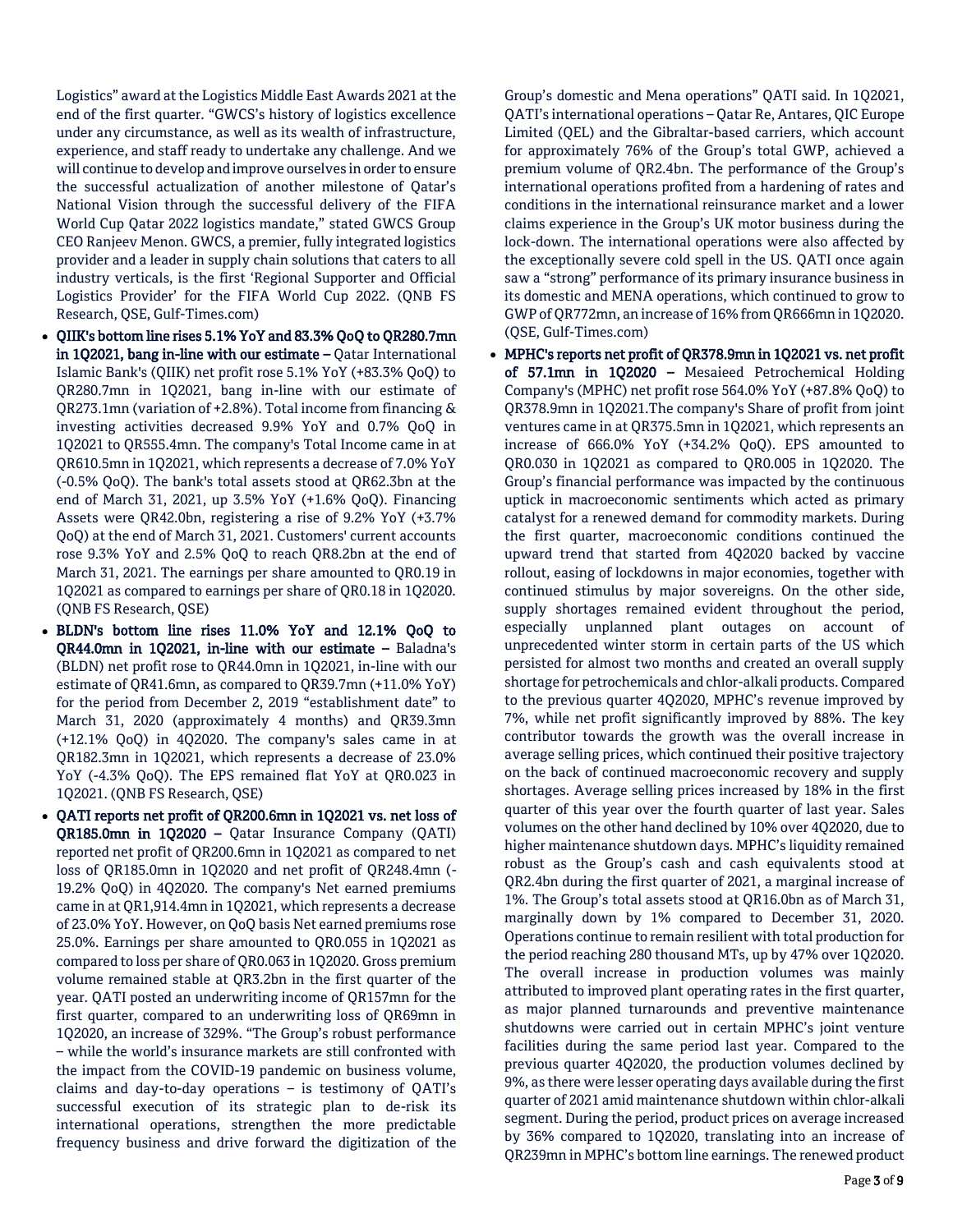demand supplemented by supply constraints resulted in a significant growth in commodity prices. Sales volumes increased by 28% over the same period last year, driven by improved operating rates. The overall growth in sales volumes translated into an increase of QR142mn in MPHC's bottom line earnings. The positive trajectory in product prices and improved volumes was slightly offset by increase in variable costs, which contributed QR80mn negatively towards the 1Q2021 net earnings in comparison to 1Q2020. Current period net earnings were also positively impacted by favorable variance amounting to QR48mn, in relation to inventory differentials, due to lesser drawdowns in comparison to the first quarter of last year. (QSE, Peninsula Business)

- AKHI holds its investors relation conference call on May 03 Al Khaleej Takaful Insurance Company (AKHI) announced that the conference call with the Investors to discuss the financial results for 1Q2021 will be held on May 03, 2021 at 11:00am, Doha Time. (QSE)
- QATI holds its investors relation conference call on May 04 Qatar Insurance Company (QATI) announced that the conference call with the Investors to discuss the financial results for 1Q2021 will be held on May 04, 2021 at 01:30pm, Doha Time. (QSE)
- IGRD announces the closure of nominations for four Independent members in its board of directors – Investment Holding Group (IGRD) announced the closure of the nomination period for the Independent membership of the company's board of directors for four seats for a term of three years (2021-2024), on April 27, 2021 at 2:00pm. The list of candidates will be published upon the board of directors' meeting and determination of eligible candidates, as per the Company's Nomination and Remuneration committee recommendation. (QSE)
- QIIK holds its investors relation conference call on May 02 Qatar International Islamic Bank (QIIK) announced that the conference call with the Investors to discuss the financial results for 1Q2021 will be held on May 02, 2021 at 01:30pm, Doha Time. (QSE)
- Qatar's trade surplus surges 72.7% YoY in March 2021 Faster exports, especially to the Asian countries, led Qatar's trade surplus to surge 72.7% YoY to QR13.18bn this March, despite tighter COVID-19 related restrictions, according to the Planning and Statistics Authority (PSA). The country's merchandise trade surplus, however, witnessed a marginal 0.3% fall MoM in the review period. The Asian region accounted for about 62% of Qatar's exports, with Japan, South Korea and India occupying the first three slots; while the imports came from diversified geographies. In March 2021, total exports of goods (including exports of goods of domestic origin and re-exports) were QR22.06bn, showing 38.2% and 7% surge on a yearly and monthly basis respectively. On a yearly basis, the exports of non-crude more than doubled to QR1.8bn, while those of crude soared 74.5% to QR3.2bn, other non-specified commodities by 41.5% to QR2.73bn and petroleum gases and other gases hydrocarbons by 26.6% to QR13.36bn in the review period. The exports of non-crude shot up 36.4% MoM, crude by 29.4% and other non-specified commodities by 4.5%, whereas those of petroleum gases and other gaseous hydrocarbons were down

0.1%. Petroleum gases constituted 63.34% of the exports of domestic products compared to 70.11% a year ago period, crude 15.19% (12.2%), non-crude 8.55% (4.88%) and other commodities 12.93% (12.81%). The country's re-exports amounted to QR0.98bn, which soared 6.4% and 15.7% YoY and MoM respectively in March 2021. Qatar's total imports (valued at cost insurance and freight) amounted to QR8.88bn, which showed 6.7% and 20.1% growth YoY and MoM respectively in the review period. (Gulf-Times.com)

- MoPH approves more private health centers in Qatar for COVID-19 PCR test – Ministry of Public Health (MoPH) has added more private health facility to do PCR test for the novel coronavirus. There are currently 58 health facilities approved by the ministry for COVID-19 testing. Recently Ministry had decided to unify the price of Coronavirus (COVID-19) examination in private health facilities and fixed a flat rate of QR300. This decision follows the announcement made by Primary Health Care Corporation (PHCC) to temporarily stop the provision of COVID-19 PCR swabs for people traveling abroad. (Peninsula Qatar)
- Government-industry partnership harbinger for economic progress – A senior official of Malaysian Gas Association (MGA) highlighted the role of natural gas in driving socio-economic growth in Malaysia in webinar held by Gas Exporting Countries Forum (GECF). Speaking at the the 52nd edition of the GECF Gas Lecture Series, entitled 'Collaborative Government-Association Synergy for a Sustainable and Vibrant Gas Industry', Hazli Sham Kassim, the President of Malaysian Gas Association (MGA) discussed the role MGA is playing in shaping national policies, natural gas roadmap that Malaysia has been championing since 2018 to future proof industry and also shed light on future opportunities for gas in Malaysia. He noted that Malaysia's NEP is expected to be launched in the second half of 2021 with an aim to ensure sub-sector energy development is aligned with the global energy transition trend. (Peninsula Qatar)
- QFA Chief: FIFA Arab Cup 2021 will capture attention of fans everywhere – The first-ever FIFA Arab Cup 2021 will capture the imagination and attention of fans everywhere, said Qatar Football Association President HE Sheikh Hamad bin Khalifa bin Ahmed Al Thani. Sheikh Hamad was among the many dignitaries who attended the draw ceremony for the first FIFA Arab Cup 2021 at the Katara Opera House. "Qatar is very excited to host the FIFA Arab Cup later this year. National teams from across the region will have the opportunity to participate in a high-profile tournament which is sure to capture the attention of fans everywhere. This is also an important step for the national team's development and the entire country as we fine-tune preparations for the FIFA World Cup in 2022," said Sheikh Hamad. For his part, Supreme Committee for Delivery & Legacy Secretary-General Hassan Al Thawadi said, "This tournament will see elite teams from across the Arab world compete in a FIFA-sanctioned tournament for the first time. A tournament of this magnitude – played exactly a year before the World Cup – is sure to excite our football crazy region as we continue preparations for 2022. We look forward to hosting the FIFA Arab Cup and using the tournament to confirm our plans for the World Cup, which is just around the corner.", FIFA World Cup Qatar 2022, CEO, Nasser Al Khater said, "Following the successful hosting of the FIFA Club World Cup in 2019 and 2021, the FIFA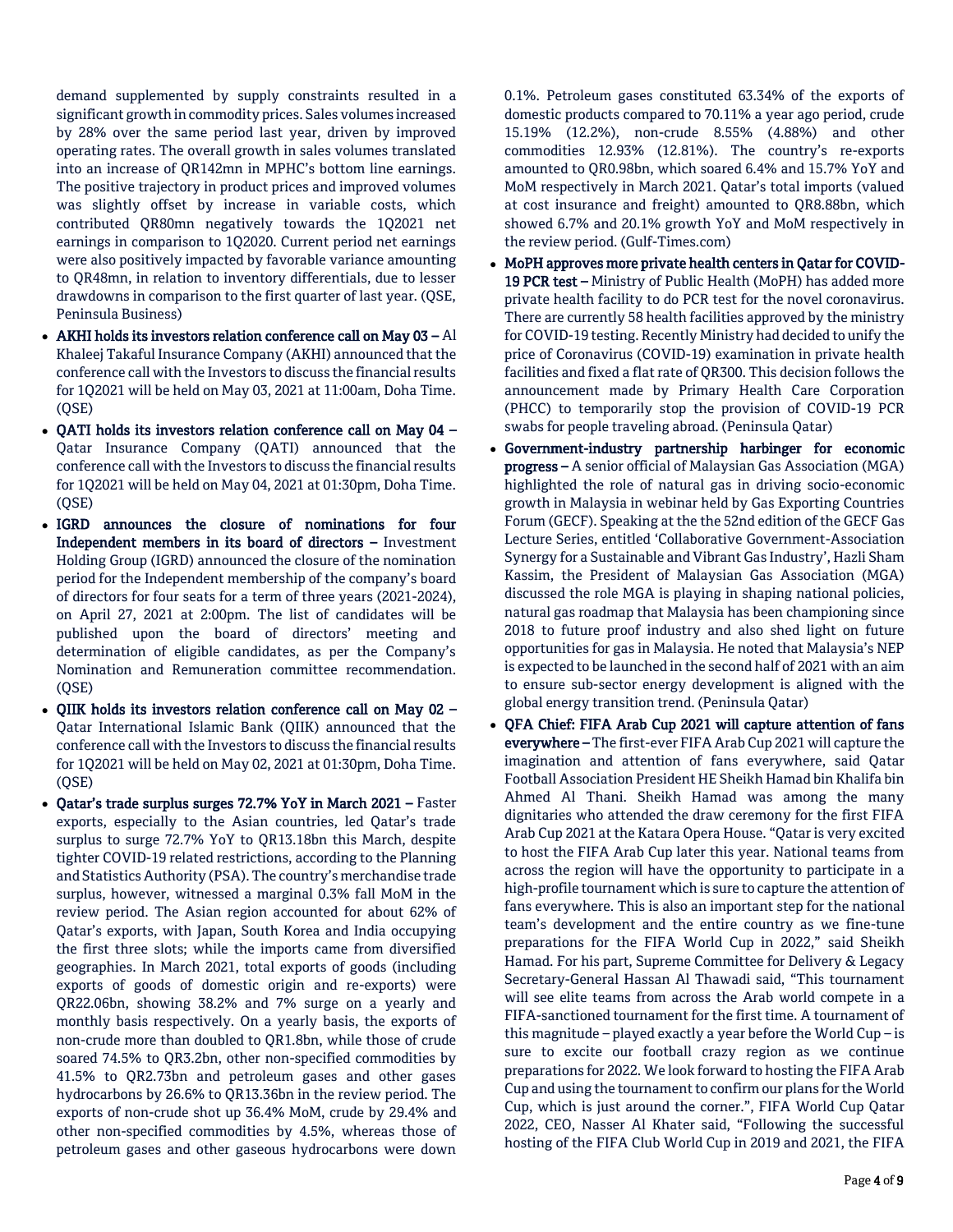Arab Cup provides Qatar with yet another opportunity to test our plans and preparations ahead of the FIFA World Cup. Fans, players and officials will have the opportunity to use World Cup infrastructure, including stadiums, training sites and other facilities. We greatly look forward to hosting national teams from across the Arab world as we build up to the biggest sporting event in our region's history in 2022." (Qatar Tribune)

# International

- US consumer confidence soars to 14-month high; house prices accelerate – US consumer confidence jumped to a 14-month high in April as increased vaccinations against COVID-19 and additional fiscal stimulus allowed for more services businesses to reopen, boosting demand and hiring by companies. The upbeat survey from the Conference Board on Tuesday, which also showed a strong increase in vacation plans, suggested the economy continued to power ahead early in the second quarter after what appears to have been robust growth in the first three months of the year, believed by many economists to have been the second strongest since 2003. Growth this year is expected to be the best in nearly four decades. The Conference Board's consumer confidence index raced to a reading of 121.7 this month. That was the highest level since February 2020, just before the onset of the COVID-19 pandemic, and followed a reading of 109.0 in March. It was the fourth straight monthly increase in the index. Economists polled by Reuters had forecast the index would increase to a reading of 113.0 in April. The survey's present situation measure, based on consumers' assessment of current business and labor market conditions, soared to a reading of 139.6 from 110.1 last month. But the expectations index, based on consumers' short-term outlook for income, business and labor market conditions, ticked up to 109.8 from 108.3 in March. The US has expanded vaccination eligibility to American adults, and more than half that population has had at least one dose of a COVID-19 vaccine, according to the US Centers for Disease Control and Prevention. Over a third of US adults are fully vaccinated. Easing anxiety about the virus and the White House's \$1.9tn pandemic rescue package have allowed for greater economic re-engagement. Retail sales surged to a record high in March and employers hired the most workers in seven months. Businesses are also investing in equipment to boost production. (Reuters)
- Biden raising minimum wage for federal contractors to \$15 per hour – President Joe Biden will press his case for a national \$15 minimum wage with an executive order raising pay to at least that level for hundreds of thousands of federal contract workers, senior White House officials said. This would increase their existing minimum wage of \$10.95 by nearly 37% by March 2022 with future increases still tied to inflation. The workers range from cleaning and maintenance staff to food service contractors and laborers and include tipped workers such as seasonal recreational services and shuttle bus drivers who were left out of the last increase under former President Barack Obama. The order also ensures \$15 an hour for federal contractors with disabilities. Biden made supporting blue-collar workers a priority of his presidential campaign, saying strong unions and higher wages can resurrect America's middle class while helping bridge economic and racial inequities. The executive order is his latest step in support of the organized labor movement. On Monday, he

signed an order creating a White House task force headed by Vice President Kamala Harris to promote unions and labor organizing. Union membership has steadily declined in the US in recent years. (Reuters)

- CBI: UK retailers report sharpest upturn since 2018 British retailers reported the sharpest upturn in sales since 2018 this month as non-essential began to reopen after months of closure, adding to signs of an economic rebound as COVID restrictions ease, a survey showed. The Confederation of British Industry said its monthly retail sales volume balance jumped to +20 in April from -45 in March, its highest level since September 2018. Part of the increase reflected the effect of comparing with a year earlier, when Britain was in the midst of its first, most stringent COVID lockdown. But a separate measure of sales volumes for the time of year also rebounded strongly to its highest since June 2018 and is expected to remain high in May. Most economists expect Britain's economy to grow by more than 5% this year after shrinking almost 10% in 2020, the sharpest decline in over 300 years. Shops in England and Wales selling non-essential goods reopened on April 12 after more than three months of closure, while those in Scotland returned to business on Monday. Northern Irish shops are due to welcome customers back on April 30. Official retail sales data showed that sales volumes in March had exceeded pre-crisis levels, reflecting a big shift to online shopping which now accounts for more than a third of spending, up from less than a quarter before the pandemic. However, the CBI said many high-street stores continued to struggle, especially in hard-hit sectors such as clothing. The CBI survey took place between March 25 and April 15, and covered 60 retail chains. (Reuters)
- UK retailers warn of higher prices as costs rise British retailers are likely to have to put prices up due to Brexit costs and a global rise in shipping rates and commodity prices, a trade body warned on Wednesday. The British Retail Consortium, which represents major high-street stores, said prices in April were 1.3% lower than a year earlier, compared with a 2.4% drop in the year to March and an average 3.4% decline over the past year. Headline inflation in Britain has been weak since the start of the COVID pandemic due to a global fall in oil prices and reduced demand for items such as clothing. This trend is now starting to reverse as retailers across Britain begin to reopen after several months when most non-food shops were closed to the public due to COVID restrictions, the BRC said. Some shops were still discounting old stock in April, but in other cases such as furniture stores prices were already rising due to a mix of high demand and disruption to supply chains. "In the months ahead retailers will have to battle the cost pressures from Brexit redtape, rising shipping costs due to international supply issues, as well as increasing global food and oil prices," BRC chief executive Helen Dickinson said. "Retailers may be left with no option but to pass on some of these costs to consumers," she added. The European Union (EU) introduced new checks on British goods exports on January 1, slowing trade and increasing paperwork and Britain is due to impose similar measures on EU imports later this year. The broader measure of consumer price inflation calculated by Britain's Office for National Statistics rose to 0.7% in March from 0.4% in February. Many economists expect it to rise rapidly towards the Bank of England's 2% target this year. (Reuters)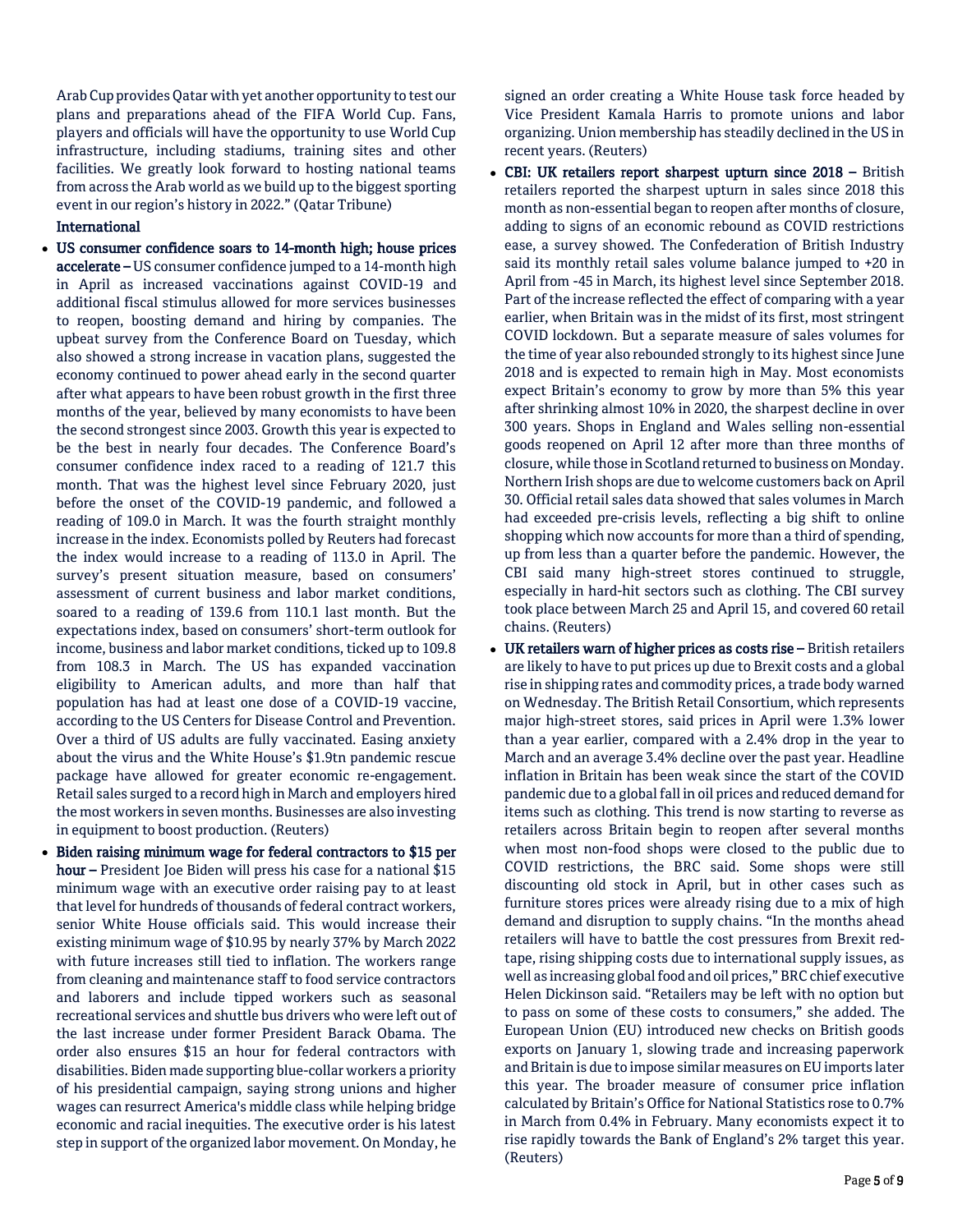- Germany lifts GDP growth forecasts, sees consumer-led rebound – The German government raised its growth forecast for Europe's largest economy to 3.5% from a previous estimate of 3% as it expects household spending to support the recovery once COVID-19 restrictions are lifted, the economy minister said. Germany is struggling to contain an aggressive third wave of COVID-19 infections as efforts have been complicated by the more contagious B117 variant, first discovered in Britain, and a relatively slow introduction of vaccines against the pandemic. Presenting the government's updated growth forecast, Economy Minister Peter Altmaier said Berlin expected gross domestic product to grow by 3.6% next year and the economy to reach its pre-pandemic level in 2022 at the latest. "Today's spring projection is an encouragement despite the currently serious infection situation," Altmaier said. The Ifo economic institute said on Monday that the third wave of COVID-19 cases and supply bottlenecks with chips and other industrial components were holding back the recovery and dampening Germany's business outlook. Asked how much growth the chip shortages will cost the German economy this year, Altmaier said the impact was hard to quantify at this stage. Several German companies have already warned that the supply problems with chips and other components will lead to weaker-than-expected production in the second quarter. The supply bottlenecks in production and overall economic recovery are expected to push up price pressures in Germany, with the government forecasting consumer price inflation to jump to 2.2% this year and to ease to 1.5% next year. Altmaier said authorities should be able to lift most of the restrictions to contain the pandemic in the course of the summer. The government wanted to help companies master the transition towards a carbon-neutral economy and was ready to adjust legislation in tandem with the European Union to support investment to help transform the steel industry and other sectors, Altmaier said. The economy minister also said the government was supporting the domestic development of battery cells for electric vehicles with 3bn Euros, which should help Germany speed up its efforts to reduce carbon emissions in transport. (Reuters)
- Japan's retail sales rise at fastest pace in five months Japanese retail sales rose at the fastest pace in five months in March as consumer demand recovered from the huge hit it took from the coronavirus pandemic last year. The world's third-largest economy has emerged from last year's slump on an export recovery, though a glacial vaccine rollout and a resurgence in infections are threatening household demand. Retail sales jumped 5.2% in March from a year earlier, government data showed on Wednesday, a larger gain than the median market forecast for a 4.7% rise. That marked the fastest rise since a 6.4% advance in October and the first positive growth in four months. "People felt relaxed as it was becoming spring," said Takeshi Minami, chief economist at Norinchukin Research Institute. "They were going out to shopping streets and commercial facilities, leading to more consumption." Compared with the previous month, retail sales rose 1.2% on a seasonally adjusted basis. The broader rise in retail sales was driven by higher spending on fashion items such as clothing and accessories as well as general merchandise. Wednesday's data also showed department store sales posted a 19.3% jump, in contrast to a 2.1% drop in supermarket sales, their the second month of

declines. Retail spending returned to pre-pandemic levels in the fourth quarter of 2020 as the economy recovered from the coronavirus induced slump. However, spending subsequently eased amid COVID restrictions in the first quarter while new state of emergency declarations last week are expected to weigh on consumption in the immediate-term. In March last year, retail sales plunged after the health crisis forced shops including department stores to shut their doors, causing demand for household appliances, clothing and other items to tumble. (Reuters)

- US pledges sustained help for India in tackling COVID crisis Senior US officials pledged sustained support for India in helping it deal with the world's worst current surge of COVID-19 infections, warning the country is still at the "front end" of the crisis and overcoming it will take some time. The White House's National Security Council coordinator for the Indo-Pacific, Kurt Campbell, told a virtual event on the US assistance that President Joe Biden had told Indian Prime Minister Narendra Modi on a phone call on Monday: "You let me know what you need and we will do it." Campbell said at the event, organized by the US-India Business Council and US Chamber of Commerce Foundation, that Washington was committed to helping the world's second most populous country get to grips with the crisis. "We all have to realize that this is not a challenge that is going to resolve (in) the next several days," he said. Tackling the crisis, he said, was important not just for the people of India but for the US, given India's essential role as global provider of vaccines. India is now the epicenter of the global coronavirus pandemic as a second wave of infections has driven the death toll up to almost 200,000. On Tuesday, vital medical supplies began to reach the country of 1.35bn people but hospitals starved of life-saving oxygen and beds still were turning away coronavirus patients. The US and other countries pledged urgent medical aid to try to contain the emergency in India. (Reuters)
- Brazil's mid-April inflation tops 6%, highest in more than four years – Brazilian consumer inflation rose above 6% in the month to mid-April for the first time in more than four years, figures showed on Tuesday, likely setting the seal on another punchy interest rate increase from the central bank next week. The IPCA-15 annual price index rose to 6.17% from 5.52% in the month before, statistics agency IBGE said, once again driven by rising transportation costs and fuel prices in particular. That was almost exactly in line with the 6.25% median forecast in a Reuters poll of economists, and was the highest level since December 2016, IBGE figures showed. Monetary policy normalization is in order. Overall inflation is not out of control but recent dynamics, including rising inflation expectations and the large increase in fuel prices, require close monitoring," said Alberto Ramos, head of Latin American research at Goldman Sachs. Central bank Chief Roberto Campos Neto has said that unless something "extraordinary" happens, the benchmark Selic rate will be raised by 75 basis points for a second time to 3.50% on May 5. The central bank's year-end inflation goal is 3.75% with a margin of error of 1.5 percentage point on either side. The bank's latest weekly 'FOCUS' survey of economists on Monday showed the average 2021 inflation outlook rose to 5% for the first time. On a monthly basis, mid-month consumer price inflation in April slowed to 0.6% from 0.93% the month before, slightly below the Reuters poll forecast of 0.68%. Prices rose in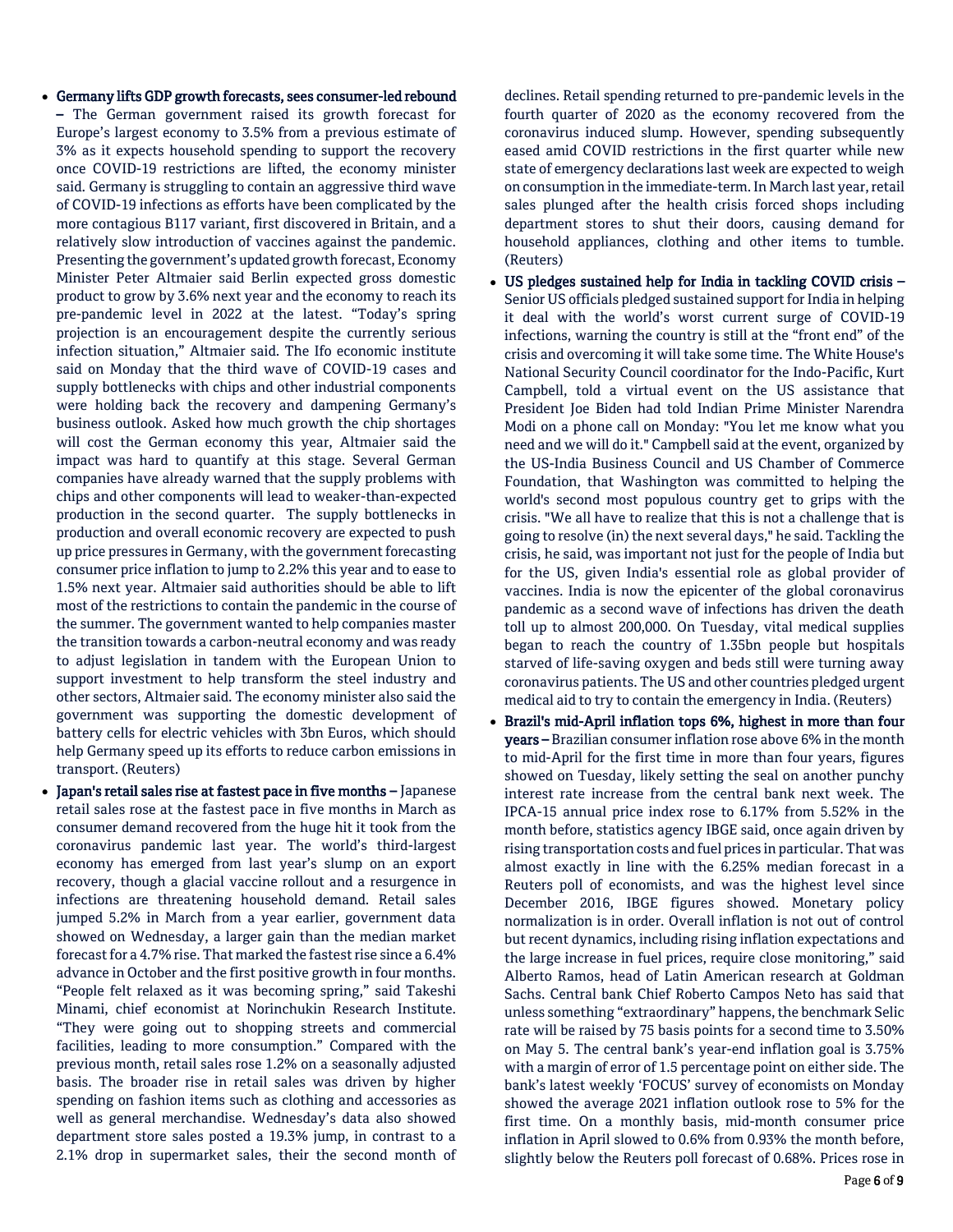seven of the nine groups of goods and services covered by IBGE. Transport costs, including fuel, rose 1.76% in the month, accounting for more than half of the overall monthly increase, IBGE said. Within that segment, fuel prices rose 4.9% on the month, less than half the rate of the previous month. Gas prices rose 5.5%, again around half the rate of the previous month but the 10th consecutive increase. Fuel prices are up 28% on a YoY basis. (Reuters)

### Regional

- $\bullet$  OPEC+ sticks to plan to ease oil output cuts from May  $1 -$  OPEC, Russia and their allies will stick to plans for a phased easing of oil production restrictions from May to July amid upbeat forecasts for a recovery in global demand and despite surging coronavirus cases in India, Brazil and Japan. The group known as OPEC+ ditched plans to hold a ministerial meeting on Wednesday, four OPEC+ sources said, following Tuesday's meeting of ministers who are members of a market monitoring panel. The panel decided to stick to policies broadly agreed at a previous April 1 meeting of OPEC+, Russian Deputy Prime Minister Alexander Novak said after the talks. He said the next OPEC+ ministerial meeting was scheduled for June 1 to review output levels for July and August. An OPEC+ statement also confirmed the June 1 date for the next meeting. (Reuters)
- MENA sovereigns: Only Abu Dhabi, Qatar will have fiscal surpluses in 2021 – GCC sovereigns will experience significant narrowing of fiscal deficits/GDP in 2021, said Fitch Ratings in a report on Tuesday. Nevertheless, fiscal deficits will remain high, particularly in Kuwait and Bahrain. "We expect only Abu Dhabi and Qatar to eke out fiscal surpluses. Persistent deficits elsewhere will lead to continued debt issuance and/or drawdowns of assets, although sovereign assets remain sufficient to finance prolonged deficits in the higher-rated sovereigns," it said. Fitch has placed Jordan, Kuwait, Oman, Saudi Arabia and Tunisia on Negative Outlook, reflecting the lingering hit to public and external finances and growth as a result of the COVID-19 pandemic and the fall in oil prices last year, as well as liquidity and funding uncertainties in Kuwait and Tunisia. The ratings agency's forecasts assume average Brent oil prices of \$58 per barrel (bbl) in 2021, accompanied by further unwinding of OPEC+ production cuts beyond the 2.1 million barrel increase already announced for May-July, "although average oil output will still likely end up below 2020 levels." (Zawya)
- Saudis in talks to sell 1% of Aramco to 'leading' foreign peer Saudi Arabia is in talks to sell a 1% stake in state-controlled oil giant Aramco to a foreign company, Crown Prince, Mohammed Bin Salman said in an interview. The Kingdom could also announce a secondary offering of shares in the company within the next two years, he said. "I don't want to give any promises about deals finalizing, but there are discussions happening right now about a 1% acquisition by one of the leading energy companies in the world," the Crown Prince said. "This deal could be very important in strengthening Aramco's sales in the country where this company resides," he said, adding it is a very large nation. The Prince has already taken steps many thought would never occur with the 2019 IPO of Aramco on the Saudi stock exchange. That deal raised about \$30bn for the Kingdom's sovereign wealth fund to plow into new investments abroad and

economic diversification projects at home. He has previously said that the government may look to sell further shares in the company to the public. (Bloomberg)

- Bahri CEO says none of its vessels attacked off Saudi The Chief Executive of Saudi Arabia's Bahri, Abdullah Aldubaikhi said none of the firm's vessels have come under attack after a maritime security group cited unconfirmed reports of an assault off the Saudi Red Sea port of Yanbu. "None of our vessels have been attacked," he told Reuters by telephone. He said no vessel had been involved in any incident. Dryad Global said earlier it is receiving "unconfirmed reports" that a vessel, possibly the NCC Dammam oil tanker, which is owned by a Bahri unit, has been attacked off Yanbu. (Reuters)
- Saudi Red Sea project secures \$3.77bn 'green' loan for new hotels – Saudi Arabia's flagship tourism project developer, The Red Sea Development Company (TRSDC), has raised a \$3.77bn 'green' loan from four Saudi banks for 16 new hotels, Chief Executive, John Pagano told Reuters on Tuesday. The hotels form part of a new high-end tourism development across islands, deserts and mountains near the country's west coast, powered by renewable energy. It will include an airport and housing as well as businesses, shops and leisure facilities. "It's a green finance, which is the first of its kind in a Saudi riyal-denominated loan facility, so we're very proud of that fact. It also helps the banks with their own ESG (environmental, social and governance) credentials," he said. The 15-year term loan and revolving credit facility was signed with Banque Saudi Fransi, Saudi British Bank (SABB), Riyad Bank and Saudi National Bank (SNB), Pagano said in an interview. (Reuters)
- Saudi Arabia's Alhokair signs deal with France's Fnac Darty to tap into consumer electronics – Saudi Arabia's listed retailer Fawaz Abdulaziz Alhokair Group signed a franchise agreement with French retailer Fnac Darty to further expand its portfolio into consumer electronics and other categories. As part of the deal, Alhokair will open the first Fnac Darty store in the Kingdom in 2022, the company said in a statement on Tuesday. "This strategic partnership with Fnac Darty is perfectly in line with our objective to diversify our brand portfolio and drive sustainable growth," Chief Executive of Fawaz Abdulaziz Alhokair, Marwan Moukarzel said. "The European retailer's strategic focus on building a strong customer base with evolving experiences around electronics, multimedia and lifestyle categories, is a major milestone in Alhokair's journey to become the lifestyle retail partner of choice in Saudi Arabia." Fnac Darty has 908 international stores and 346 franchises. Last year, the company reported revenue of over \$8.9bn, with online sales accounting for 31% of this. The deal allows Alhokair to tap into the growing demand for consumer electronics in the Kingdom which is largely driven by increased levels of remote working and online learning amid the pandemic. (Reuters)
- Arabian Centres awards SR257m Madina Walk contract Saudi developer Arabian Centres awards SR257m Madina Walk contract. The award is a 14-month contract to Lynx Contracting to build commercial center in Al Madina Al Munawwarah. It is expected to add around 57k square meters to Arabian Centres' gross leasable areas. (Bloomberg)
- Gulf Navigation in talks for refinancing vessels at lower rate  $-$ Dubai-based shipowner Gulf Navigation is in talks for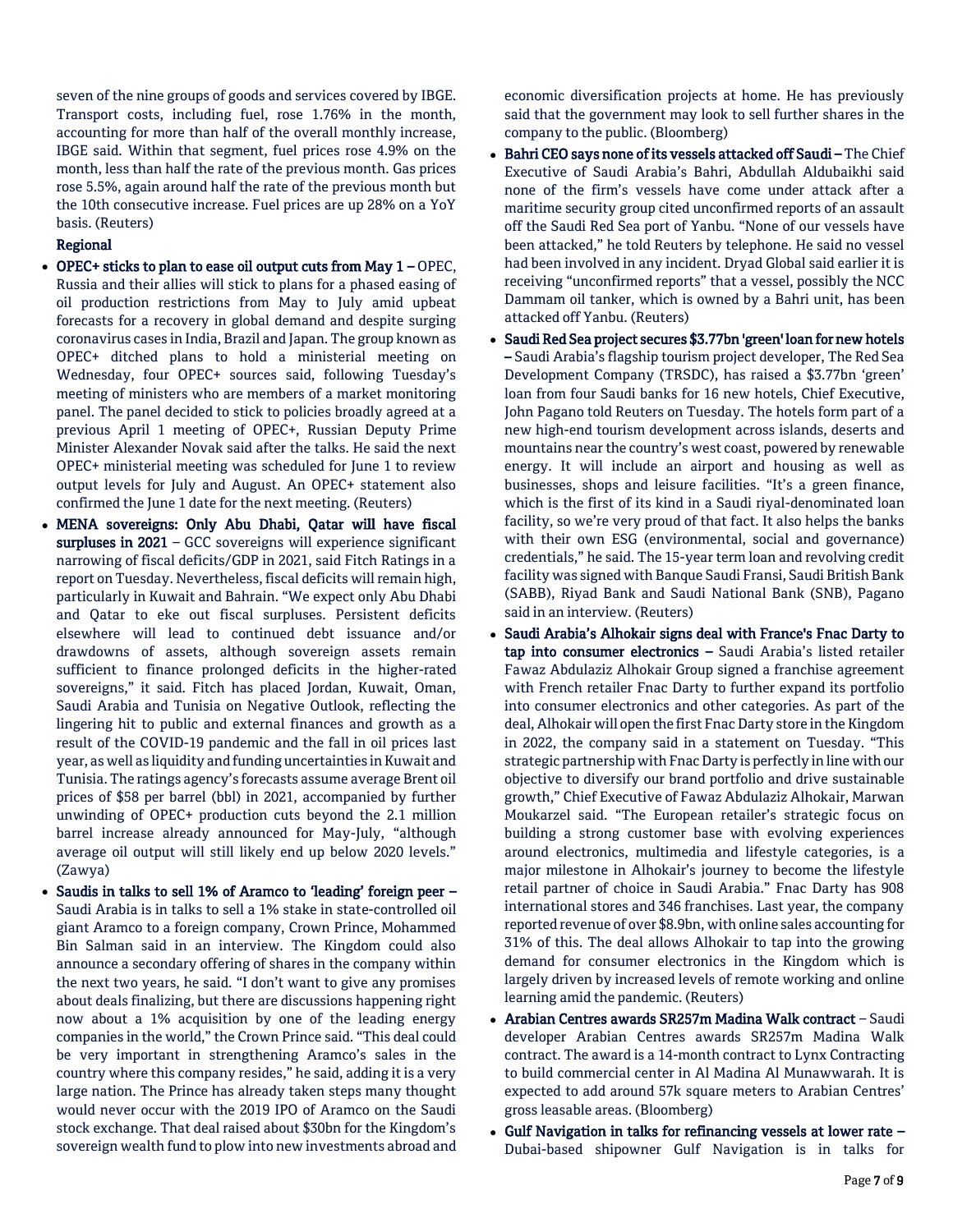refinancing vessels at lower rate. It also plans to recover insurance proceeds on lost vessel as part of plans to address accumulated losses. It expects to receive \$22.5mn in insurance claim in 2Q2021. Plans to charter vessels on long-term basis and divest non-profitable business. The focus is on cost rationalization to reduce operating expenditure and overheads. It plans to progress on vessels transaction with Empire Navigation as soon as possible. The company has appointed Ali Abouda as group CFO. (Bloomberg)

- Abu Dhabi's ADIA studies how to apply ESG to indexed equity investments – Abu Dhabi Investment Authority (ADIA), one of the world's largest sovereign wealth funds, is researching how to incorporate environmental, social and governance (ESG) factors in its indexed equity investments, sources told Reuters. Many large public institutional investors are gradually building ESG into their investment strategies, with the most progress so far related to climate change. Equities form the largest chunk of assets in ADIA's portfolio, with the long-term investor using both internal teams and externally-managed funds to invest. ADIA's has two equities-focused departments: indexed funds that track benchmarks and actively-managed stocks. ADIA has started a research project to study ESG factors and ways to mitigate ESG-related risks, initially within the context of indexed equities, sources said. (Reuters)
- RAK Bank reports net profit of AED113.9m in 1Q2021 RAK Bank recorded net profit of AED113.9mn during the period. Total assets were at AED53.2bn, which is an increase of 0.9% YTD. It was brought on by "enhancements" in gross loans and advances, lending to other banks and investments. Total income came to AED800.9mn, down 0.8% from the fourth quarter. But operating expenses were kept under control, dropping by 10.2% when compared to first quarter 2020. CEO, Peter England said: "The performance this quarter was solid and driven by a strong momentum from all of our business verticals as this was evident in the year-on-year decrease in provision for credit loss by AED123.4mn. "RAK Bank is on a recovery path post-COVID-19 and will continue to maintain that trajectory while retaining healthy capital levels. (Bloomberg, ADX)
- Kuwait Oil Minister says crude demand improving Kuwait Oil Minister, Mohammad Abdulatif al-Fares said on Tuesday global demand for crude oil "improved noticeably" as a result of COVID-19 vaccine rollouts and economic stimulus in major economies, the state-run Kuwait News Agency reported. Al-Fares spoke ahead of a virtual meeting of the OPEC and its allies, known collectively as OPEC+, the agency said. "OPEC's policy is to deal carefully with the latest market developments," he said. (Reuters)
- Al Ahli Bank of Kuwait reports net income of KD7.11mn in1Q2021 – Al Ahli Bank of Kuwait reported net income of KD7.11mn in 1Q2021 versus KD6.05mn in 1Q2020. Operating revenue came in at KD37.0mn, a decrease of 7.8% y/y. Operating profit 20.1 million dinars, -7.9% y/y. (Bloomberg)
- Kuwait's Agility unit bought by Danish firm in \$4.1bn deal DSV Panalpina said on Tuesday it had agreed to acquire the logistics division of Kuwait's Agility Public Warehousing Co in an allshare deal worth \$4.1bn, creating the world's third largest freight forwarding company. The deal is one of several in recent years as global logistics companies are looking to build scale in a

fragmented freight transport market. It will see Copenhagenbased DSV overtake DB Schenker, putting it behind only DHL Logistics and Kuehne & Nagel as measured by revenue and freight volumes. (Zawya)

• Kuwait sells KD200mn 91-day bills; bid-cover at 13.56x - Kuwait sold KD200mn of 91-day bills due on July 27. Investors offered to buy 13.56 times the amount of securities sold. The bills have a yield of 1.125% and settled on April 27. (Bloomberg)